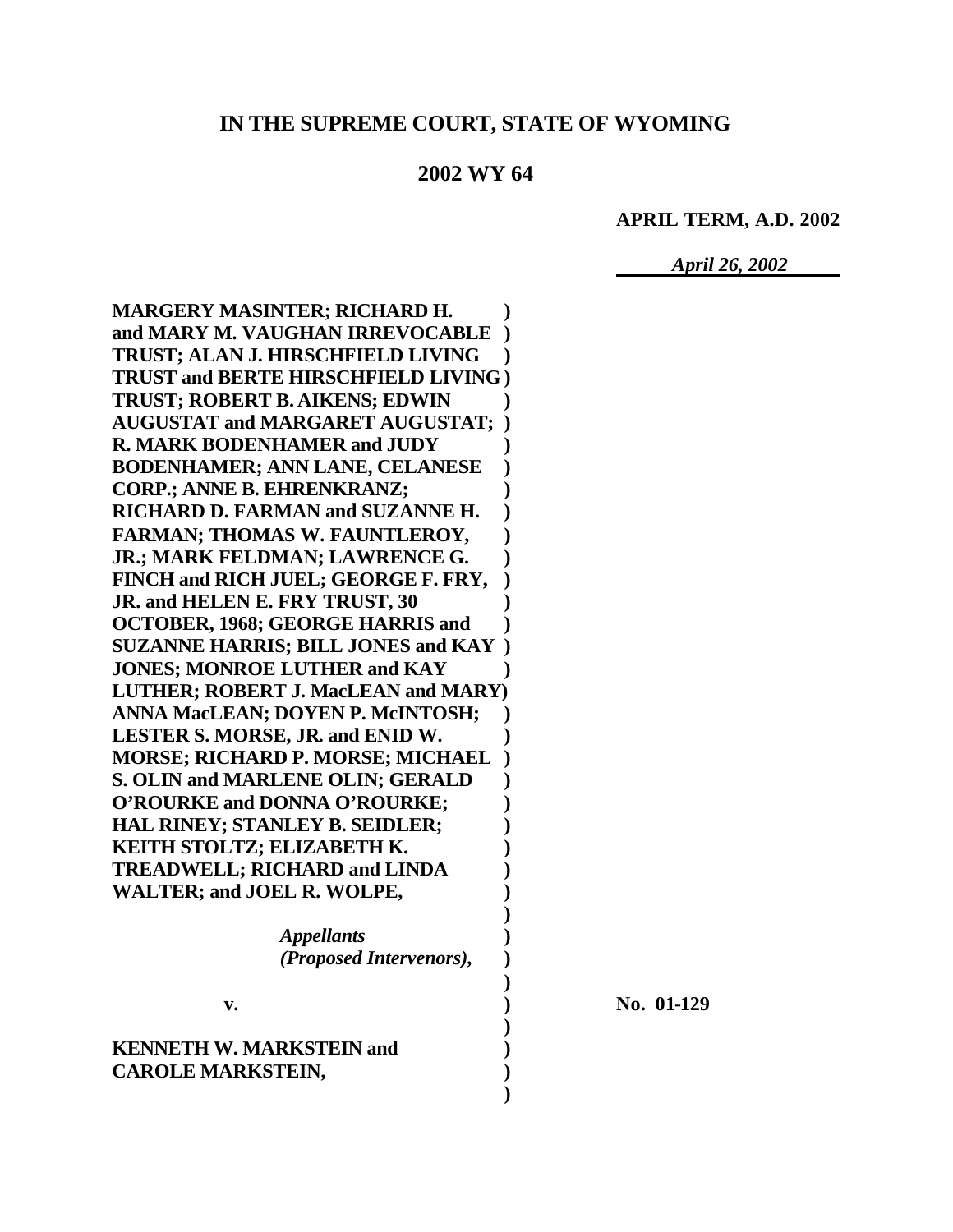| <i><b>Appellees</b></i>                    |            |
|--------------------------------------------|------------|
| (Plaintiffs).                              |            |
|                                            |            |
| <b>CRESCENT H HOMEOWNERS</b>               |            |
| <b>ASSOCIATION, INC.;</b>                  |            |
| <b>MARGERY MASINTER; RICHARD H.</b>        |            |
| and MARY M. VAUGHAN IRREVOCABLE            |            |
| TRUST; ALAN J. HIRSCHFIELD LIVING          |            |
| <b>TRUST and BERTE HIRSCHFIELD LIVING)</b> |            |
| <b>TRUST; ROBERT B. AIKENS; EDWIN</b>      |            |
| <b>AUGUSTAT and MARGARET AUGUSTAT;</b>     |            |
| <b>R. MARK BODENHAMER and JUDY</b>         |            |
| <b>BODENHAMER; ANN LANE, CELANESE</b>      |            |
| <b>CORP.; ANNE B. EHRENKRANZ;</b>          |            |
| <b>RICHARD D. FARMAN and SUZANNE H.</b>    |            |
| <b>FARMAN; THOMAS W. FAUNTLEROY,</b>       |            |
| JR.; MARK FELDMAN; LAWRENCE G.             |            |
| FINCH and RICH JUEL; GEORGE F.             |            |
| FRY, JR. and HELEN E. FRY TRUST,           |            |
| 30 OCTOBER, 1968; GEORGE HARRIS            |            |
| and SUZANNE HARRIS; BILL JONES and         |            |
| <b>KAY JONES; MONROE LUTHER and</b>        |            |
| <b>KAY LUTHER; ROBERT J. MacLEAN</b>       |            |
| and MARY ANNA MacLEAN; DOYEN P.            |            |
| McINTOSH; LESTER S. MORSE, JR. and         |            |
| <b>ENID W. MORSE; RICHARD P. MORSE;</b>    |            |
| <b>MICHAEL S. OLIN and MARLENE OLIN;</b>   |            |
| <b>GERALD O'ROURKE and DONNA</b>           |            |
| O'ROURKE; HAL RINEY; STANLEY B.            |            |
| <b>SEIDLER; KEITH STOLTZ; ELIZABETH</b>    |            |
| K. TREADWELL; RICHARD and LINDA            |            |
| <b>WALTER; and JOEL R. WOLPE,</b>          |            |
|                                            |            |
| <b>Appellants</b>                          |            |
| (Proposed Intervenors),                    |            |
|                                            | No. 01-135 |
| v.                                         |            |
| <b>CHRISTIAN A. GUIER, M.D.; ALAN S.</b>   |            |
| HIRSHBERG; ROBERT SPETZLER, M.D.           |            |
| and NANCY SPETZLER, Trustees of the        |            |
| <b>SPETZLER FAMILY TRUST; JON M.</b>       |            |
| <b>MALINSKI and ARLENE M. MALINSKI;</b>    |            |
| and KENNETH W. MARKSTEIN and               |            |
| <b>CAROLE MARKSTEIN,</b>                   |            |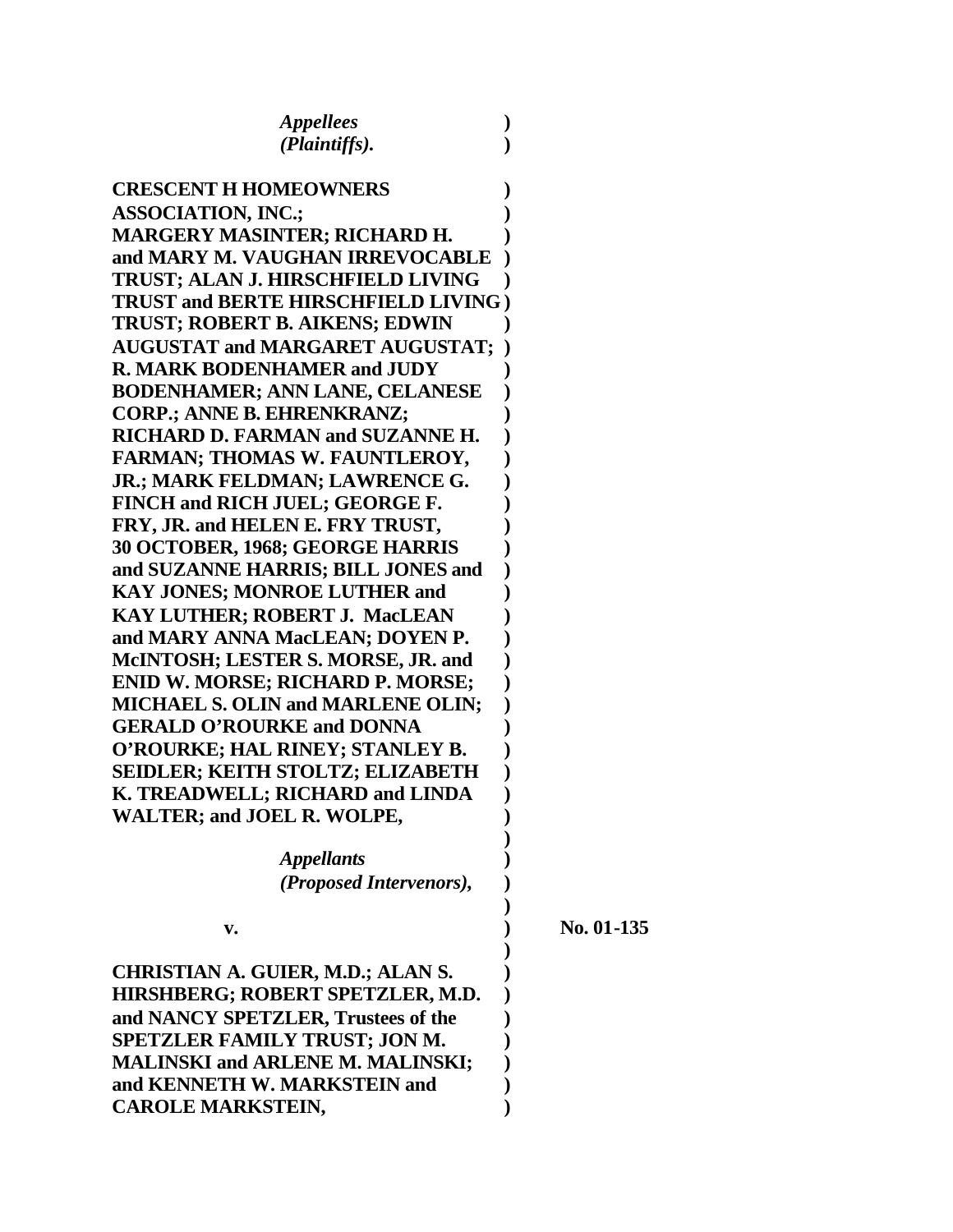| <i>Appellees</i> |  |
|------------------|--|
| (Plaintiffs).    |  |

## *Appeals from the District Court of Teton County* The Honorable Dan Spangler, Judge

#### *Representing Appellants:*

Timothy W. Miller of Reeves & Miller, Casper, Wyoming

#### *Representing Appellees in Case No. 01-129:*

R. Michael Mullikin and Carolyn L. Null-Anderson of Mullikin, Larson & Swift, Jackson, Wyoming

#### *Representing Appellees in Case No. 01-135:*

R. Scott Garland and Joseph F. Moore, Jr. of Moore, Myers & Garland, LLC, Jackson, Wyoming

#### **Before LEHMAN, C.J., and GOLDEN, HILL, KITE, and VOIGT, JJ.**

**NOTICE: This opinion is subject to formal revision before publication in Pacific Reporter Third. Readers are requested to notify the Clerk of the Supreme Court, Supreme Court Building, Cheyenne, Wyoming 82002, of any typographical or other formal errors so that correction may be made before final publication in the permanent volume.**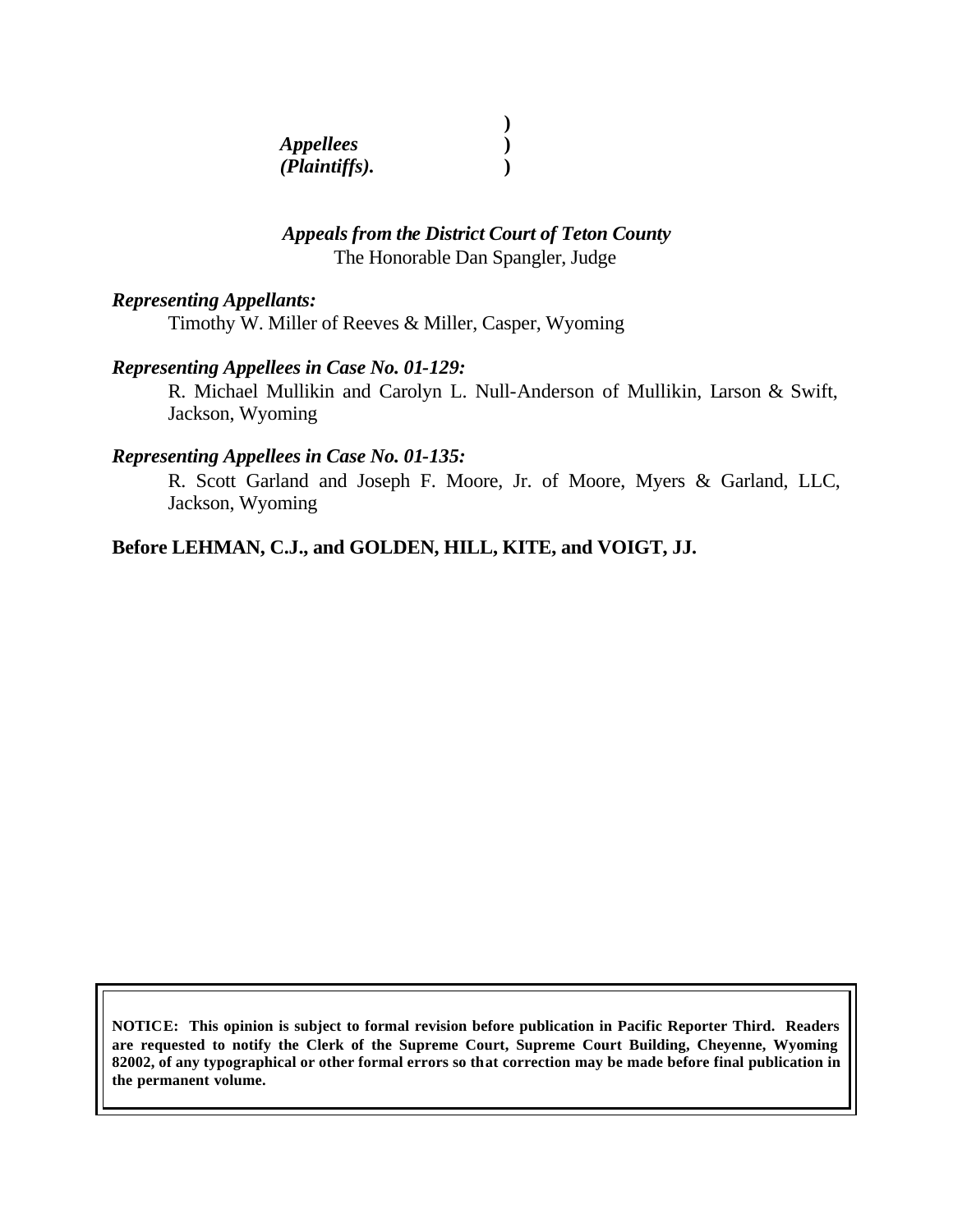KITE, Justice.

[¶1] The district court denied owners in the Crescent H Subdivision the right to intervene in cases in which owners in neighboring McNeely Mountain and Fish Creek Meadows Subdivisions sued the successor in interest of the developer of both subdivisions to enforce fishing and recreational rights they claim the developer granted to them when they purchased their lots. Those rights involved riparian lands included within the Crescent H Subdivision. The district court denied the Crescent H owners' motions to intervene both as of right and permissively, and we affirm.

# **ISSUES**

[¶2] The appellants present these issues for our review:

1. Whether the Crescent H homeowners were entitled to intervene as of right.

2. Whether the Crescent H homeowners should have been permitted to intervene.

The appellees in Case No. 01-129 phrase the issues as:

1. Whether the district court properly denied appellants' motion to intervene as of right?

2. Whether the district court properly denied the appellants' motion for permissive intervention?

3. Whether the appellants have presented a sufficient record on appeal?

The appellees in Case No. 01-135 set out the issue as:

Have Appellants[] met their burden of proof that the District Court abused its discretion by denying the Appellants' Motion to Intervene?

# **FACTS**

[¶3] This dispute has a massively complicated history, most of which is irrelevant to the resolution of the issues presented on appeal. However, some background is necessary. Donald H. Albrecht and his limited partnership, Rivermeadows Associates, Ltd. (RMA), originally developed both of the subdivisions involved. The Crescent H Ranch, owned by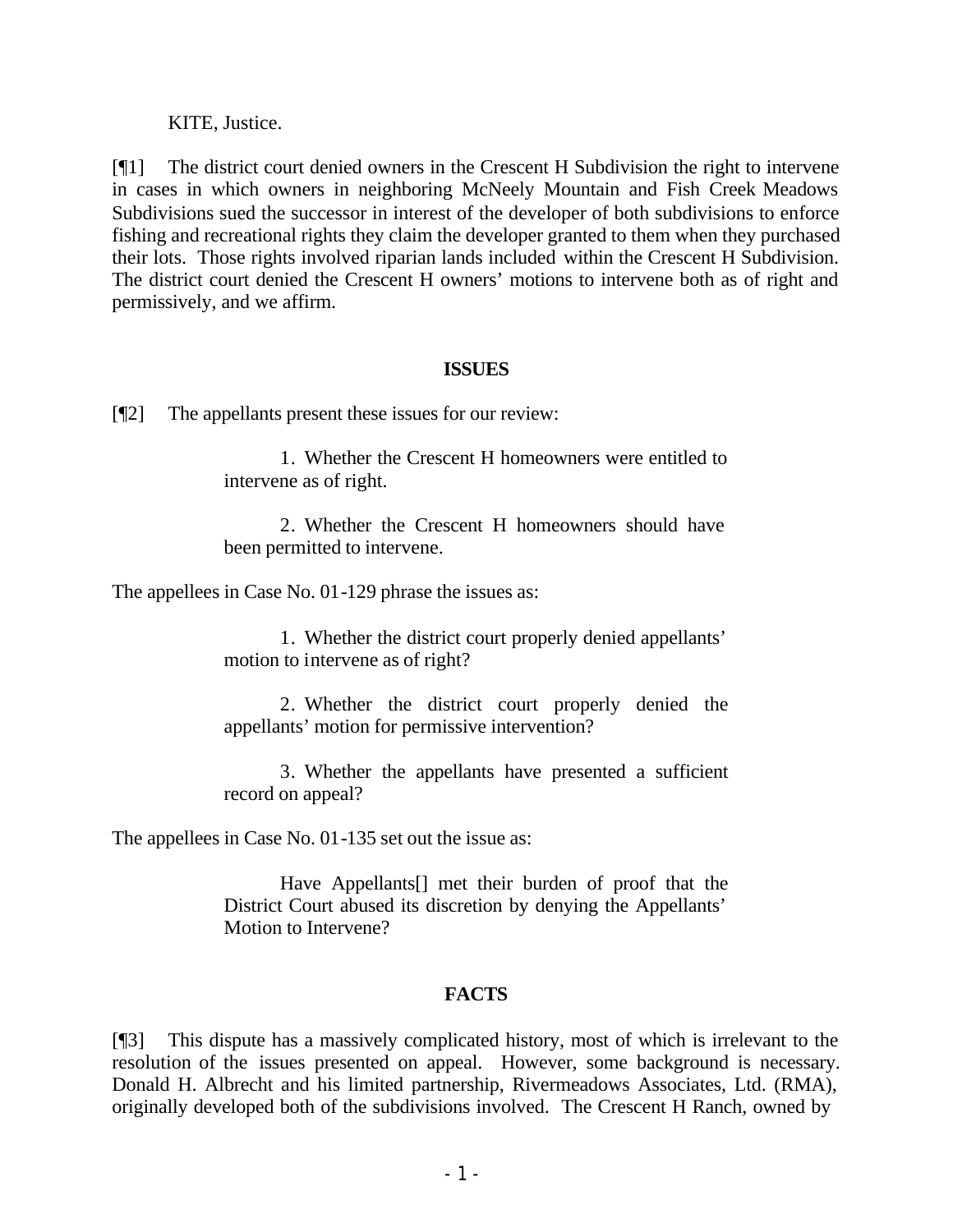RMA, included approximately 1,300 acres of land located near Wilson and contained a guest ranch with outstanding fishing habitat in the riparian lands near Fish Creek and the Snake River. RMA platted the Crescent H Subdivision in 1985. With the sale of individual lots within the Crescent H Subdivision, RMA granted the buyers certain fishing and recreational rights in the riparian lands on the ranch which remained in RMA's ownership. RMA also developed the McNeely Mountain Subdivision and granted similar fishing and recreational rights to purchasers of those lots. RMA ultimately assigned other adjacent property to Fish Creek Meadows, Inc. together with similar fishing and recreational rights. Fish Creek in turn granted those rights to the individuals who purchased lots in the Fish Creek Meadows Subdivision. Thus, RMA was the source of the rights claimed by the Crescent H, the McNeely Mountain, and the Fish Creek Meadows owners. While RMA owned and controlled the Crescent H Subdivision, the appellees, who were purchasers in the McNeely Mountain and the Fish Creek Meadows Subdivisions, utilized their fishing and recreational rights in the RMA riparian lands without challenge and paid the requisite fees for such use.

[¶4] On January 17, 1995, RMA filed a petition for bankruptcy. At that time, some of the owners in all three subdivisions had not recorded or maintained documentation of the grants of their respective fishing and recreational rights. The bankruptcy called into question the validity and efficacy of the fishing and recreational rights, especially those that were unrecorded or allegedly conveyed after the petition for bankruptcy was filed. Forty-six individual Crescent H owners filed an adversary action in the bankruptcy seeking a declaration of the validity of their rights. The bankruptcy trustee also filed adversary actions against the McNeely Mountain and the Fish Creek Meadows owners seeking to avoid the fishing and recreational rights that RMA had conveyed to them. The trustee ultimately sold RMA's remaining ranch property, including the riparian lands, to Countryside I, L.L.C. However, that sale was not "free and clear of the interests of those fishing license and use agreement holders" which included the appellees in these cases. Ultimately, the Crescent H owners entered into a settlement agreement with the trustee that involved the issuance of new fishing and recreational rights by Countryside to these owners which were intended to supersede the earlier rights. The McNeely Mountain and the Fish Creek Meadows owners objected to that settlement arguing disparate treatment of similarly situated potential creditors. In the hearing on the settlement agreement, the counsel for the Crescent H owners made it clear that their claims were separate and distinct from the McNeely Mountain and the Fish Creek Meadows owners' claims and they were "not parties to the other two adversary proceedings, have taken no position, don't want to be involved." Ultimately, the bankruptcy court approved the Crescent H owners' settlement, and the adversary matter was dismissed. In addition, the bankruptcy court refused to consolidate all the adversary actions of the various homeowners concluding, "despite the existence of some common factual issues . . ., there remain different issues of law."<sup>1</sup> Ultimately, the bankruptcy court also dismissed the

<sup>&</sup>lt;sup>1</sup> We take judicial notice of the Order Denying Motion for Consolidation, United States Bankruptcy Court for the District of Wyoming, Case No. 95-20322, Ch. 11, Adversary No. 97-2003 (Jan. 6, 1998), found in the bankruptcy records. *See Dellapenta v. Dellapenta*, 838 P.2d 1153, 1159 (Wyo. 1992).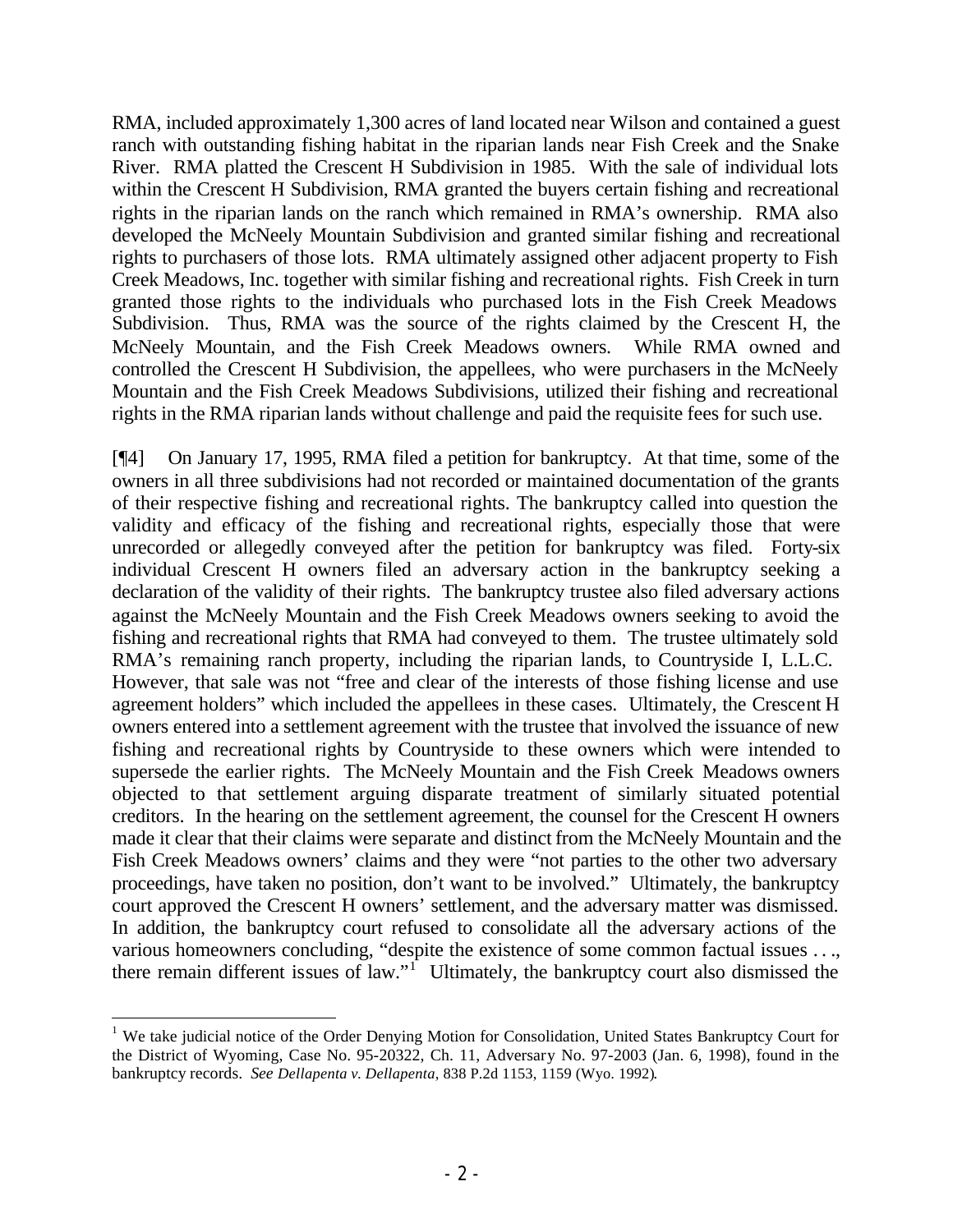adversary proceedings filed against the McNeely Mountain and the Fish Creek Meadows owners because the real property had been conveyed to Countryside and no justiciable controversy remained with regard to the trustee.

[¶5] After the bankruptcy concluded, Countryside sent written notices to the McNeely Mountain and the Fish Creek Meadows owners denying the validity of their fishing and recreational rights in the Crescent H Ranch and its riparian lands. That action prompted them to file the underlying complaint in Case No. 01-135 on December 23, 1998, seeking to enforce their alleged fishing and recreational rights. Countryside filed a motion to dismiss which, after a hearing on June 18, 1999, remained pending for over a year and a half without action from the district court. The Crescent H owners did not file their motion to intervene in Case No. 01-135 until February 6, 2001, two years and forty-five days after the complaint was filed.<sup>3</sup> The case was reassigned to another judge who held a hearing on the motion to intervene and denied the same. That hearing was not transcribed, and the order provides no explanation of the basis for the district court's decision.

# **DISCUSSION**

 [¶6] The district court denied intervention both as a mater of right and permissively. W.R.C.P. 24(a)(2) permits a party to intervene as of right in an action and provides in pertinent part:

> (a) *Intervention of right.* – Upon timely application anyone shall be permitted to intervene in an action:

> > . . .

(2) When the applicant claims an interest relating to the property or transaction which is the subject of the action and the applicant is so situated that the disposition of the action may as a practical matter impair or impede the applicant's ability to protect that interest, unless the applicant's interest is adequately represented by existing parties.

Intervention may be allowed permissively when the intervenor's claim or defense has a question of fact or law in common with the main action and the court in its discretion

<sup>&</sup>lt;sup>2</sup> The Fish Creek Meadows owners filed a complaint in Case No. 01-129 on June 18, 1999, seeking to enforce the same rights.

 $3 \text{ In Case No. } 01-129$ , the Crescent H owners filed their motion to intervene on February 8, 2001, almost one year and eight months after the complaint was filed.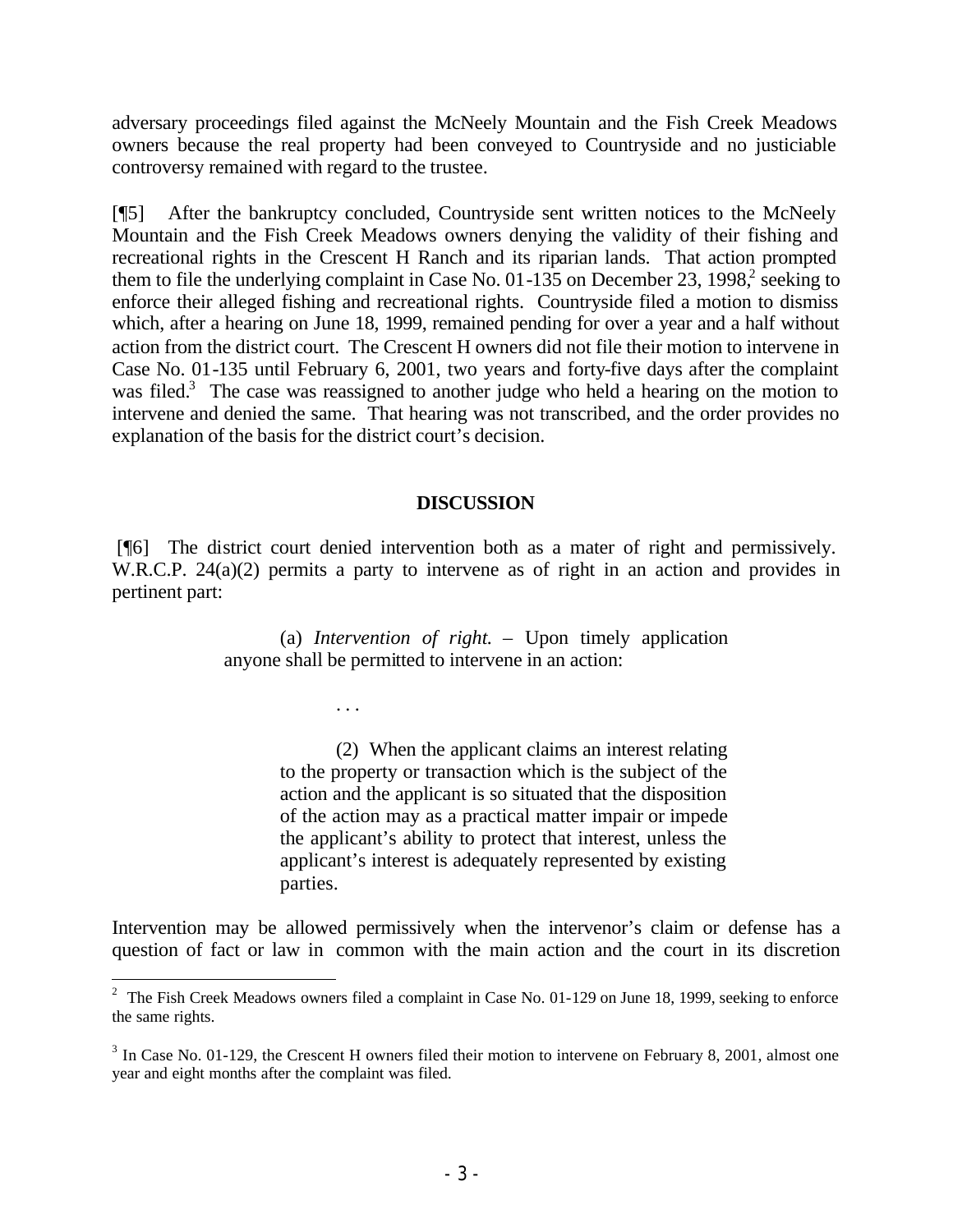determines intervention will not unduly delay or prejudice the adjudications of the rights of the original parties. W.R.C.P. 24(b)(2).

[¶7] In *State Farm Mutual Automobile Insurance Company v. Colley*, 871 P.2d 191, 194 (Wyo. 1994) (citations omitted), we stated the standard of review in matters involving claims of intervention as a matter of right:

> Four conditions must be satisfied to permit intervention as of right under W.R.C.P.  $24(a)(2)$ . First, the applicant must claim an interest related to the property or transaction which is the subject of the action. Second, the applicant must be so situated that the disposition of the action may, as a practical matter, impair or impede the applicant's ability to protect that interest. Third, there must be a showing that the applicant's interest will not be adequately represented by the existing parties. Fourth, the application for intervention must be timely. An applicant who fails to meet any one of these conditions is not permitted to intervene as of right under W.R.C.P. 24(a)(2). . . .

> Questions of law and judicial discretion are presented by the denial of a motion to intervene. This court accords no deference to a district court's decisions on issues of law. Therefore, if the district court erroneously denied intervention as of right under the first, second or third conditions of W.R.C.P.  $24(a)(2)$ , we will reverse. However, the determination of the timeliness of an application to intervene is a matter within the discretion of the district court. The district court is permitted to weigh the timeliness of an application to intervene in light of the circumstances of the particular case, including whether the applicant may have sought intervention earlier. Therefore, to prevail on an appeal from a finding that an application to intervene is untimely, an abuse of discretion must be demonstrated.

[¶8] This court must affirm the district court's action on appeal if the judgment is sustainable on any legal ground appearing in the record. *Deisch v. Jay*, 790 P.2d 1273, 1278 (Wyo. 1990). Although the orders denying the motions to intervene in these cases do not set out the grounds the district court specifically relied upon, we conclude sufficient bases exist in the records to warrant denial of the motions to intervene.

[¶9] First, the intervenors must claim "an interest relating to the property or transaction which is the subject of the action." W.R.C.P. 24(a)(2). The property which is the subject of the action in this case is the riparian lands of the Crescent H Subdivision, and the "transaction" involved is the alleged grant by RMA to the McNeely Mountain and the Fish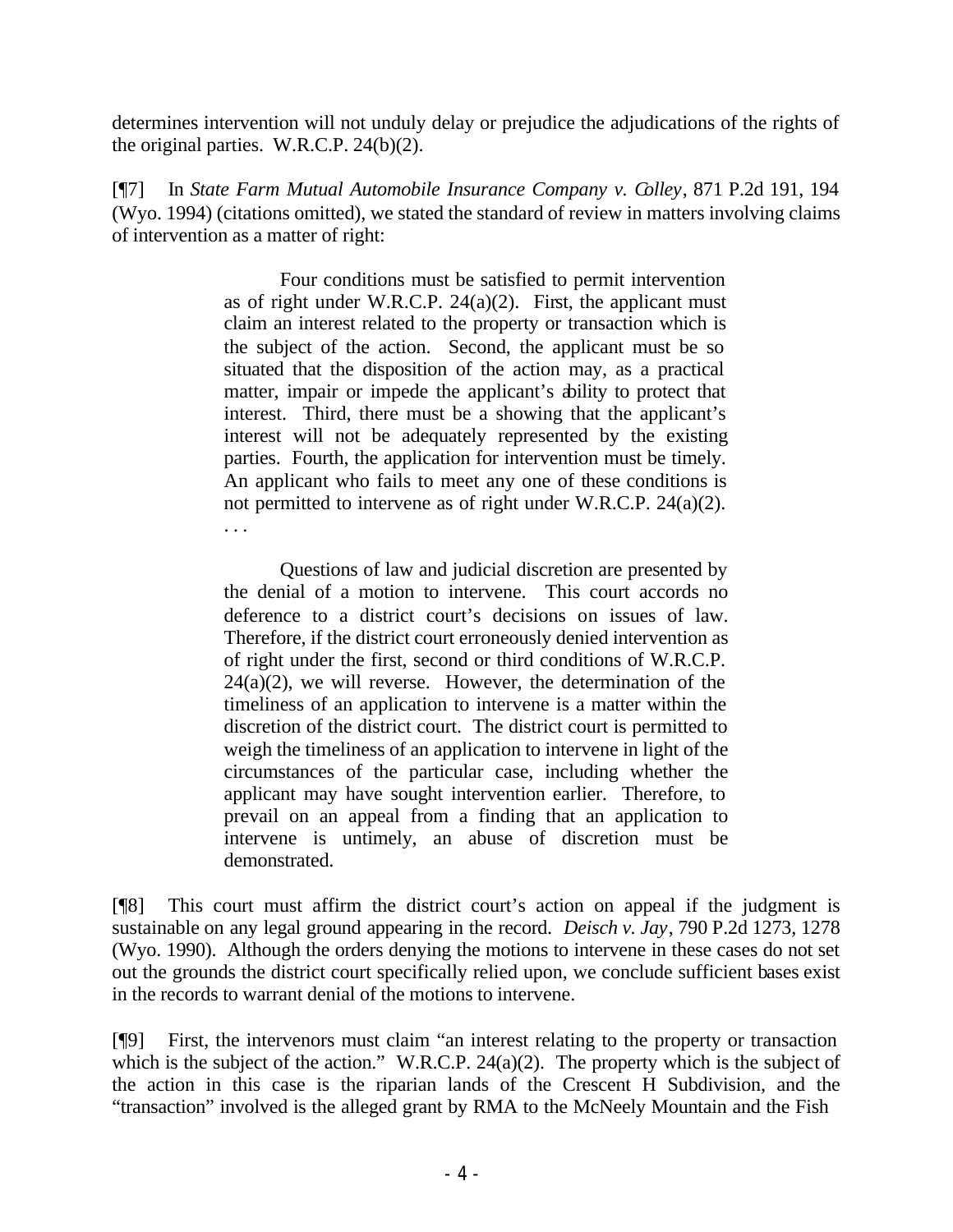Creek Meadows owners of nonexclusive fishing and recreational rights in those lands. The Crescent H owners have an interest in the riparian lands as they too have nonexclusive easements in those lands which can be affected, albeit only slightly, $4$  by the confirmation of additional nonexclusive easements in the same property. To meet this requirement, we have determined the movant must have a "significantly protectable interest" in the subject of the litigation and not a contingent interest or one similar to any member of the public. *Colley*, 871 P.2d at 194*.* Clearly, the Crescent H owners' interest is not similar to that of any member of the public. Likewise, their interest is not contingent.

[¶10] The second and third requirements are intertwined. The applicant must be situated so that disposition of the action "may as a practical matter impair or impede the applicant's ability to protect that interest" unless "the applicant's interest is adequately represented by existing parties." W.R.C.P. 24(a)(2). To apply this requirement, we must examine the actual claims made by the McNeely Mountain and the Fish Creek Meadows owners to determine whether disposition of those claims will impede the Crescent H owners from protecting their own interests in their licenses and whether their interests are adequately represented by Countryside. The claims include quiet title relating to the McNeely Mountain and the Fish Creek Meadows owners' right of access to the riparian lands owned by Countryside, declaratory judgment related to those rights in Countryside's property under the licenses, breach of contract by Countryside in denying them access, and tortious interference with contract by Countryside in inducing the bankruptcy trustee to breach the contracts. We can discern no reason why Countryside's interests are not completely aligned with the Crescent H owners' interests with regard to the defense of these claims. Countryside's unilateral and unexplained denial of the McNeely Mountain and the Fish Creek Meadows owners' rights provides clear indication that Countryside firmly intends to disallow these owners access to its riparian lands which is the same result sought by the Crescent H owners.

[¶11] All the claims made by the McNeely Mountain and the Fish Creek Meadows owners rely upon their contractual relationship with RMA and its successor in interest, Countryside. The Crescent H owners fail to identify any particular claims they would intend to make if allowed to intervene other than supporting Countryside's efforts to argue against the validity of the claimed rights.<sup>5</sup> It may well be that the Crescent H owners have claims of their own against RMA and Countryside related to the alleged grant of licenses to owners of lands outside of the Crescent H Subdivision; however, those claims can be pursued independently as counsel admitted during argument. Consequently, those claims are not impaired or impeded by the disposition of the McNeely Mountain and the Fish Creek Meadows owners' separate claims based upon their alleged contracts with RMA. No showing was made

<sup>4</sup> Five additional licenses would not likely have a great effect upon the use of the lands where forty-two licenses have already been granted. However, there was evidence that the value a license added to an individual lot in these subdivisions was at least \$125,000.

<sup>&</sup>lt;sup>5</sup> In fact, the Crescent H owners planned to call no witnesses or experts, conduct no discovery, introduce no evidence, but simply file summary judgment motions in support of Countryside.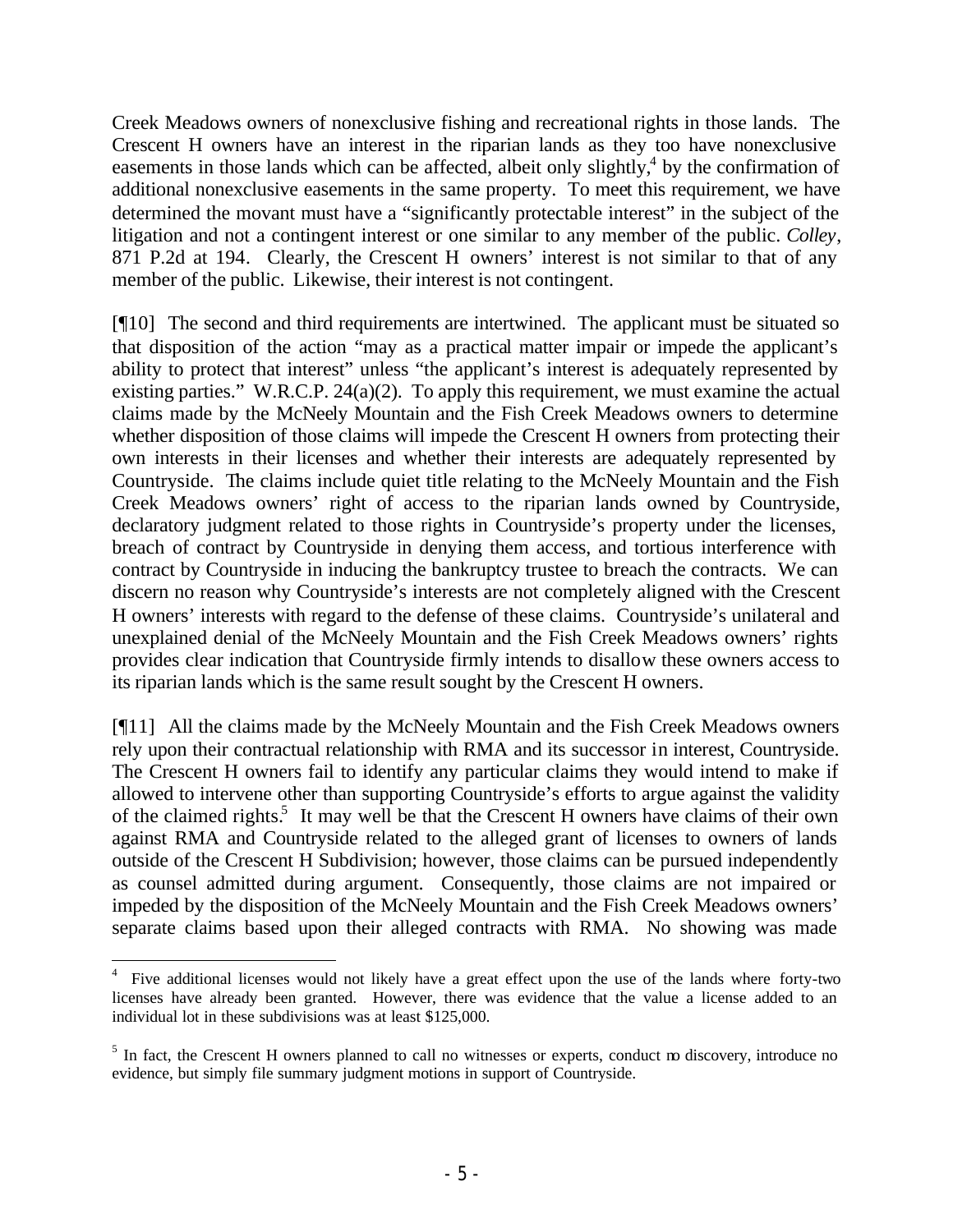concerning why the Crescent H owners' interests are not adequately represented by Countryside in this matter.

[¶12] Finally, a motion to intervene can be denied solely on the basis of timeliness. *Platte County School District No. 1 v. Basin Electric Power Cooperative,* 638 P.2d 1276, 1278 (Wyo. 1982). The determination of the timeliness of an application to intervene is a matter within the district court's discretion. *Curless v. Curless*, 708 P.2d 426, 432 (Wyo. 1985). The Crescent H owners filed their motion in Case No.  $01-135$  over two years<sup>6</sup> after the action was initiated. While this length of delay alone may not be fatal to a motion to intervene, we consider timeliness "in light of the circumstances of the particular case." *Colley*, 871 P.2d at 194. The issue of the validity of fishing and recreational licenses in these properties has been well known to all the parties at least since the Crescent H owners filed their adversary action in the RMA bankruptcy on October 17, 1996, over four years before they filed their motion to intervene in Case No. 01-135. In the hearing approving the settlement of the Crescent H owners' adversary action, which was opposed by the McNeely Mountain and the Fish Creek Meadows owners because it did not include them, the counsel for the Crescent H owners clearly indicated awareness of the non-Crescent H owners' claims stating in reference to the adversary actions involving those other owners, "The [Crescent H owners] are not parties to the other two adversary proceedings, have taken no position, don't want to be involved." At that time, the Crescent H owners opted to go it alone, obtain their own settlement, and let the McNeely Mountain and the Fish Creek Meadows owners pursue whatever course they deemed appropriate to protect their interests. We cannot ignore that background in determining whether the motion to intervene was timely.

[¶13] The Crescent H owners argue this case was moving very slowly at the time of their motion and granting it would not unduly delay the matter or prejudice the other parties. While that may be true, the district court had denied an injunction, had a motion to dismiss under consideration, and had entered and revised various scheduling orders. It can hardly be deemed unreasonable for the court to conclude adding thirty parties in Case No. 01-135 would unduly delay an ultimate resolution of the matter, which had been pending for over two years prior to the filing of the motion.<sup>7</sup> We conclude the record supports the district court's denial of the motions to intervene as a matter of right as a result of the applicants' failure to meet three of the four requirements of W.R.C.P. 24 (a)(2).

[¶14] Motions to intervene permissively are subject to the district court's discretion. W.R.C.P. 24(b)(2). We will review a district court's ruling on permissive intervention for an abuse of discretion, and our review in this area is particularly deferential. *See United States v. City of New York,* 198 F.3d 360, 367 (2d Cir. 1999). We likewise hold the district court

 $6$  In Case No. 01-129, they filed their motion almost one year and eight months after the action was initiated.

 $<sup>7</sup>$  In Case No. 01-129, there were twenty-nine parties who were asking to be added in a case which had been</sup> pending for almost a year and eight months prior to the filing of the motion to intervene.